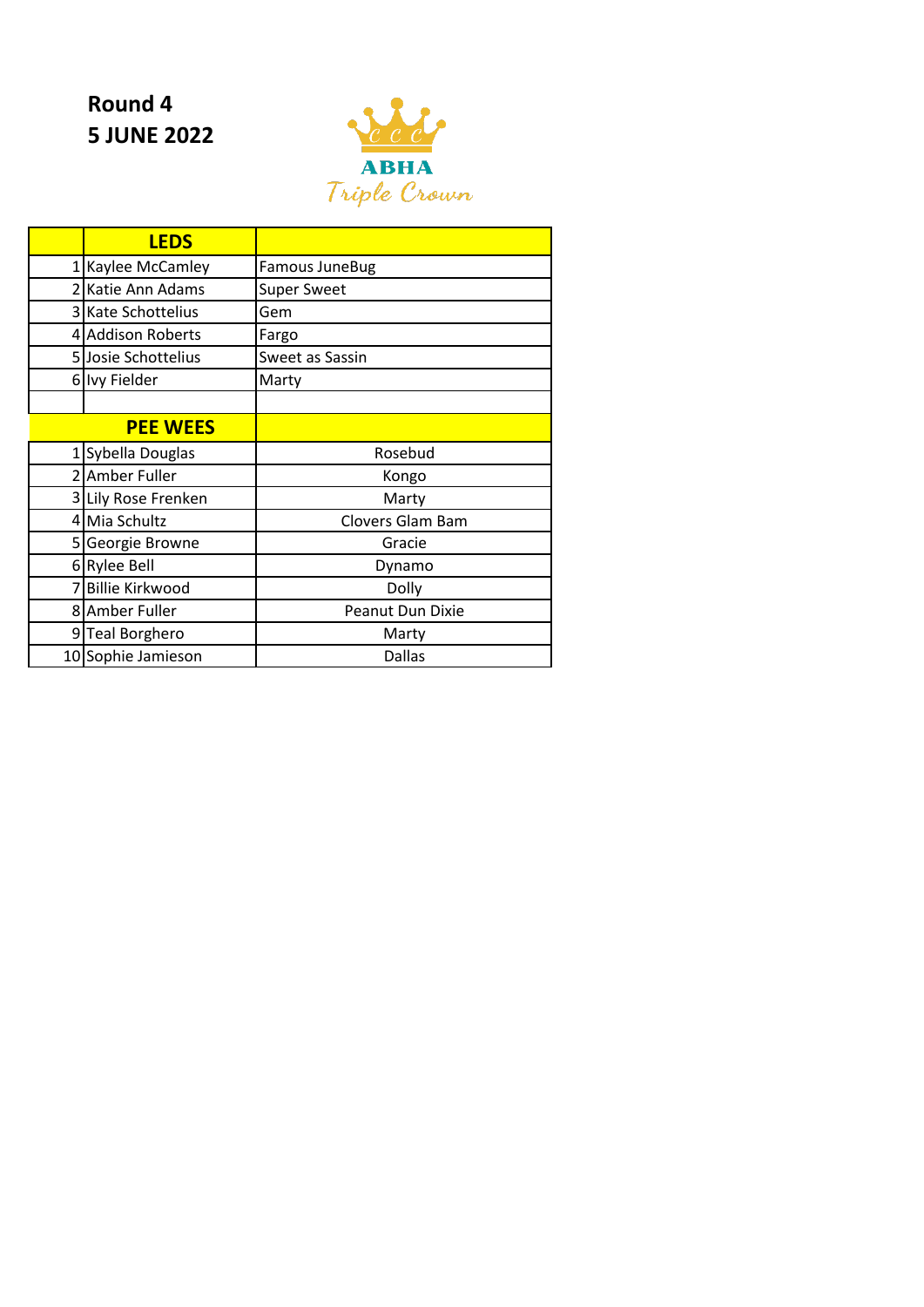|                  | <b>JNR 4D</b>         |                        |
|------------------|-----------------------|------------------------|
| <b>Draw</b><br># | <b>Name</b>           | <b>Horse</b>           |
| 1                | <b>Tyra Spring</b>    | Just Maybe             |
| $\overline{2}$   | Ayda Labuschewski     | Jatz                   |
| 3                | <b>Klancy Higgins</b> | Katniss                |
| 4                | <b>Ruby Bell</b>      | Johnny                 |
| 5                | Sarah MacCronan       | Dunston                |
| 6                | Emi Carlson           | <b>MC</b>              |
| 7                | <b>Chelsey Roots</b>  | Sox                    |
| 8                | Sidnee Cowan          | Rattlesnack Jake       |
| 9                | Drew Christensen      | <b>Pretty Alert</b>    |
| 10               | Casey Bauman          | <b>Tom Cat</b>         |
| 11               | Ella Christensen      | Split                  |
| 12               | Amarni Young          | Miss Moonbar           |
| 13               | Rebecca Meek          | Peppy Painted Renegade |
| 14               | Sieragh Kelly         | Moonshine              |
| 15               | Charlee Lyons         | Flash                  |
| 16               | Chelsea Roberts       | Ozzies Dust Ta Fame    |
| 17               | Sarah MacCronan       | <b>Belle</b>           |
| 18               | Maddy MacCronan       | Trigger                |
| 19               | Ayda Labuschewski     | Sid                    |
| 20               | Carrie Storey         | Who's Success          |
| 21               | Jayme Farr            | On the Spot            |
| 22               | <b>Tyra Spring</b>    | Roc N the Style        |
| 23               | Sidnee Cowan          | Dakoda                 |
| 24               | <b>Ruby Bell</b>      | Tex                    |
| 25               | <b>Bindy brannock</b> | Kit cat                |
| 26               | Emi Carlson           | Streaka                |
| 27               | Ella Christensen      | Down to Jorja          |
| 28               | Sienna Watson         | Cee Ulena              |
| 29               | Chelsea Burness       | Rowdy                  |
| 30               | Claire Jensen         | Jet                    |
| 31               | Breanna Bauman        | Hard to be Humble      |
| 32               | Drew Christensen      | <b>Neon Destiny</b>    |
| 33               | Casey Bauman          | Houston                |
| 34               | Kelly Jo Bozzetto     | Cinch                  |
| 35               | <b>Chloe Roberts</b>  | Dexter                 |
| 36               | Amarni Young          | Marblehill Zippostar   |
| 37               | Chelsea Roberts       | LazyD Ma Good Hat      |
| 38               | <b>Chelsey Roots</b>  | Jagger Rocs Ta Fame    |
| 39               | <b>Tyra Spring</b>    | Storm in the Morn      |
| 40               | Ayda Labuschewski     | Dashin Dancer          |
| 41               | Mia Dawson            | <b>Bullet</b>          |
| 42               | <b>Teal Borghero</b>  | Marty                  |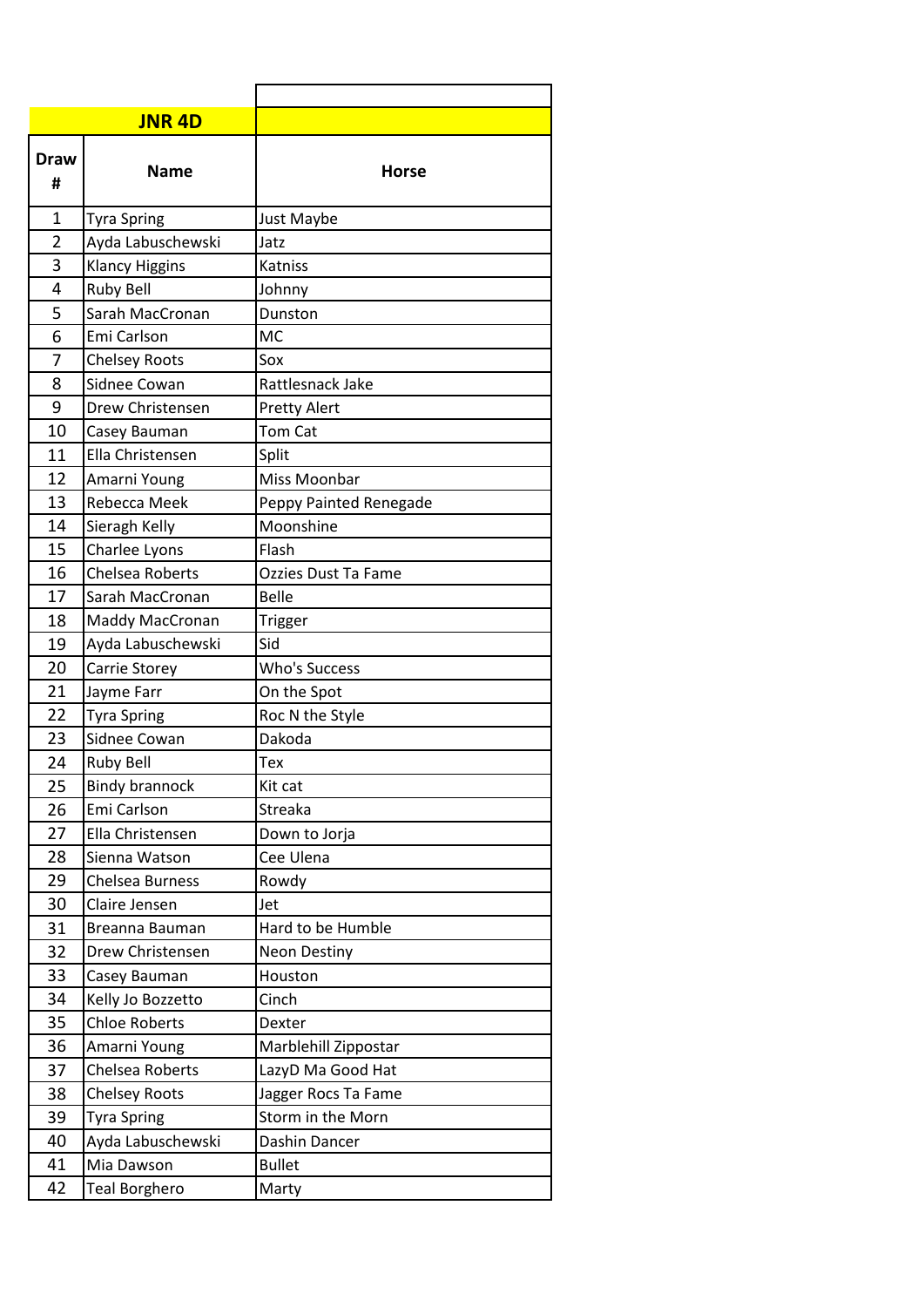| 43 | Louise O'neill  | Plain Jane                   |
|----|-----------------|------------------------------|
| 44 | Chelsea Roberts | <b>Pirates Smokin Denius</b> |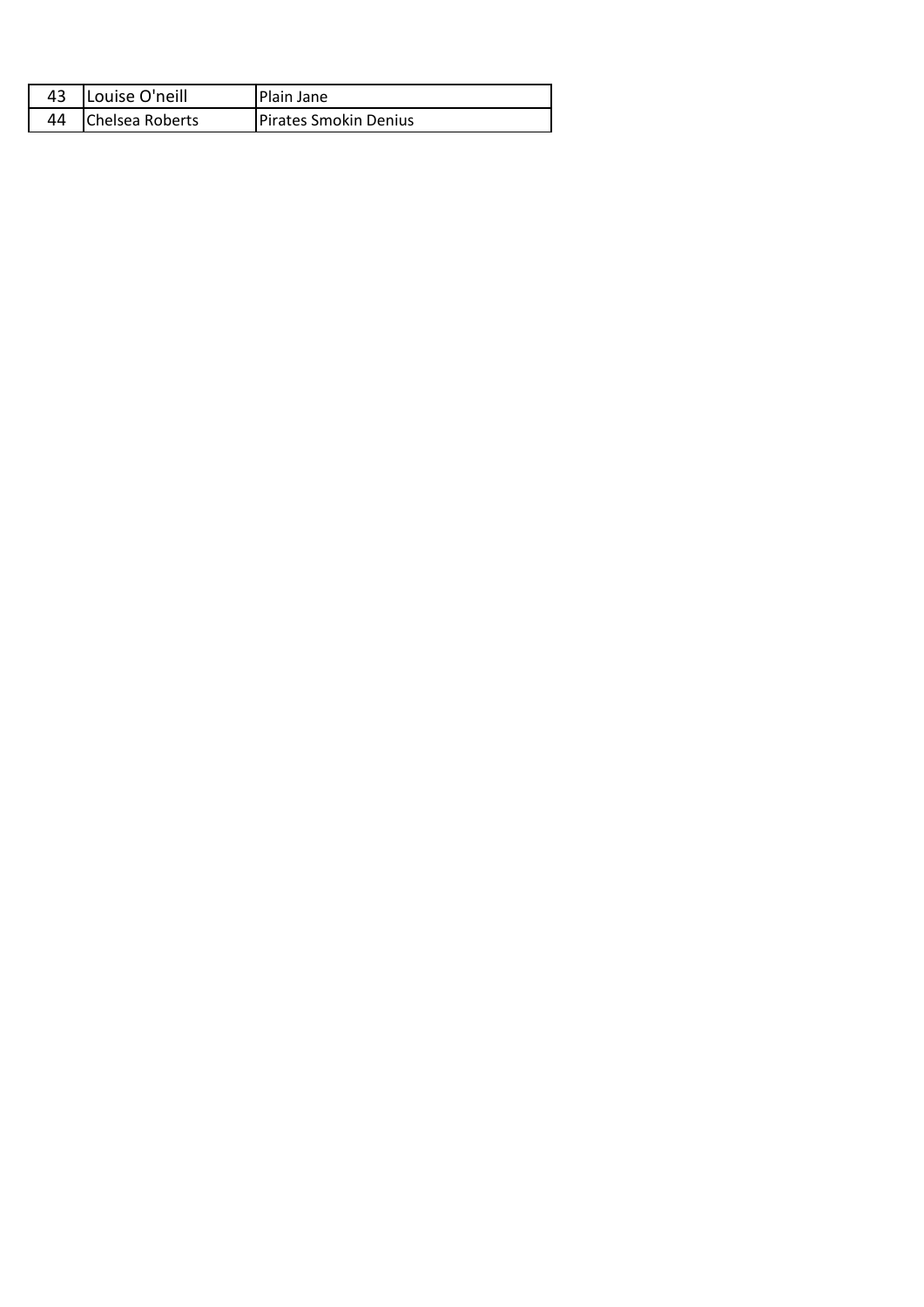| <b>OPEN 4D</b>   |                       |                             |
|------------------|-----------------------|-----------------------------|
| <b>Draw</b><br># | <b>Name</b>           | <b>Horse</b>                |
| 1                | <b>Kate Benedict</b>  | Savannah Sparkle            |
| 2                | Kelly Podham          | <b>Juicy Wiggles</b>        |
| 3                | Sara eagle            | In the Clouds               |
| 4                | Zoe Corrie            | <b>Special FX</b>           |
| 5                | Jema Slotsch          | SP This Hot Spice           |
| 6                | Charlee Lyons         | Flash                       |
| 7                | <b>Kerry Behan</b>    | George                      |
| 8                | <b>Christy Engel</b>  | Rosa                        |
| 9                | Chelsea Roberts       | Warrior                     |
| 10               | Jane Nichols          | <b>Dominant Miss</b>        |
| 11               | Jennifer Guinea       | Custom Whiskey              |
| 12               | Kerrie Anderson       | <b>Mentors Gifted Spin</b>  |
| 13               | Angela Simpson        | Destiny                     |
| 14               | <b>Chelsey Roots</b>  | Jagger Rocs Ta Fame         |
| 15               | <b>Renee Acton</b>    | Purple                      |
| 16               | Sara Beak             | <b>Reckless Desire</b>      |
| 17               | Nicole Condon         | Rabbit                      |
| 18               | <b>Chloe Roberts</b>  | Dexter                      |
| 19               | <b>Kristy Smith</b>   | Harleys Solid Roc           |
| 20               | Sarah McCamley        | <b>Streakin Glamour</b>     |
| 21               | Emma Schttelius       | Rocn like Celine            |
| 22               | Chelsea Burness       | Rowdy                       |
| 23               | Ashleigh Rayner       | Krystal Brook Pia Dora      |
| 24               | Letisha Frenken       | Red                         |
| 25               | Jordan Labuschewski   | Gypsey                      |
| 26               | Ayda Labuschewski     | Dashin Dancer               |
| 27               | Ella Christensen      | Down To Jorja               |
| 28               | Tsara Hogno           | Miss Lee                    |
| 29               | Emi Carlson           | Streaka                     |
| 30               | Gabby Crumblin        | Alfie Cat                   |
| 31               | Kim Hamilton          | Emoji                       |
| 32               | Terri cooke           | Gidget                      |
| 33               | Leanne Jenkins        | Double a Roc on Mistress    |
| 34               | Jema Slotosch         | Call Me Famous              |
| 35               | Lisa Tynan            | Ambassadors Jet             |
| 36               | <b>Fallon Mulhall</b> | Wattermara Elroy            |
| 37               | <b>Christy Engel</b>  | Ozzies Dust Ta Fame         |
| 38               | Louise O'neill        | Plain Jane                  |
| 39               | Kate Cowan            | Dash'n Saint                |
| 40               | Jayme Farr            | On the Spot                 |
| 41               | Kate Benedict         | <b>KTB The Last Mohican</b> |
| 42               | <b>Tiany Dickfos</b>  | Freclkes Gold touch         |
| 43               | Jan Saunders          | Semi                        |
| 44               | Letisha Frenken       | <b>Super Sweet</b>          |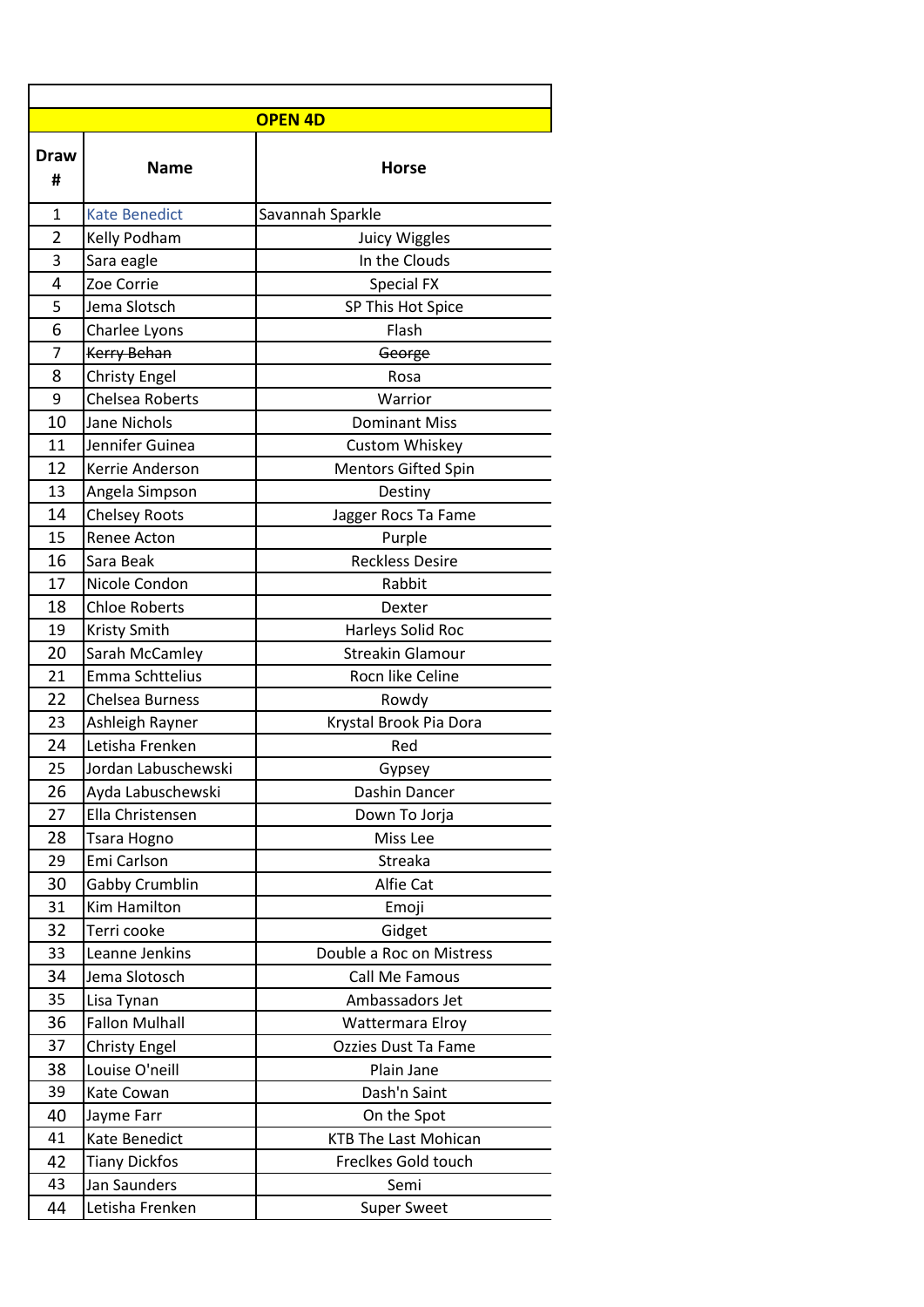| 45 | Chelsea Roberts          | LazyD Ma Good Hat         |
|----|--------------------------|---------------------------|
| 46 | Zara Benjamin            | Bear                      |
| 47 | Fenella Fletcher         | <b>Tequila Sunset</b>     |
| 48 | Jane Nichols             | <b>Rustic All Stars</b>   |
| 49 | Jordan Labuschewski      | Tommy                     |
| 50 | Sarah McCamley           | Just Busy bidding         |
| 51 | Jill Lyons               | Pinks fling               |
| 52 | Emma Benjamin            | <b>Breeze</b>             |
| 53 | Sarah MaCronan           | <b>Belle</b>              |
| 54 | Naomi Breitkreutz        | Zips My Daddy             |
| 55 | Kate Hollingsworth       | Whylie                    |
| 56 | Terri cooke              | Spartan                   |
| 57 | Jennifer Guinea          | <b>Bobby Bingo</b>        |
| 58 | <b>Kristy Smith</b>      | Dave                      |
| 59 | Kerrie Anderson          | <b>Blazing Sunfire</b>    |
| 60 | Ayda Labuschewski        | Sid                       |
| 61 | Mikayla Peckett          | Lethal Bandit             |
| 62 | Ashleigh Morgan          | Penny Ta Fame             |
| 63 | <b>Suzy Patteson</b>     | Dakoda                    |
| 64 | Kate Benedict            | Roc N McCoy               |
| 65 | <b>Stacey Hatch</b>      | Dart                      |
| 66 | <b>Tass Hulton</b>       | One Stylish Lass          |
| 67 | Ash Koch                 | Split                     |
| 68 | Mia Dawson               | <b>Bullet</b>             |
| 69 | Ashleigh Rayner          | Seligman Spirit           |
| 70 | Jema Slotosch            | <b>Dashing Acres</b>      |
| 71 | Angela Simpson           | Delta                     |
| 72 | Sara Beak                | Kintala Chexels           |
| 73 | <b>Catherine Stewart</b> | Pirates Cee SS Alabama    |
| 74 | Kim Hamilton             | Tex                       |
| 75 | Sheree Bright            | Mojos Miss                |
| 76 | <b>Bindy Brannock</b>    | Kit Cat                   |
| 77 | Sarah McCamley           | Eyesa Lethal              |
| 78 | Alistair Malone          | <b>Customised Cash</b>    |
| 79 | Rachele Malone           | <b>Morning Cruise</b>     |
| 80 | <b>Klancy Higgins</b>    | MP U No U Want This       |
| 81 | Chrissy Peersen          | <b>Tuff Man Cutter</b>    |
| 82 | Emma Douglas             | Rosebud                   |
| 83 | Ella Christensen         | <b>Neon Destiny</b>       |
| 84 | Ayda Labuschewski        | Jatz                      |
| 85 | <b>Christy Engel</b>     | Pirate Spider             |
| 86 | <b>Chelsey Roots</b>     | Sox                       |
| 87 | Jordan Labuschewski      | <b>WR Pocohontas</b>      |
| 88 | <b>Briahna Larkins</b>   | Waru Warrior              |
| 89 | <b>Chloe Gribble</b>     | Donkey                    |
| 90 | Renee Acton              | Rocs Gold Rascal          |
| 91 | Jacque Barnes            | <b>Bullzeye</b>           |
| 92 | Jill Lyons               | Lick Da Stamp and Send it |
|    | <b>Rollovers</b>         |                           |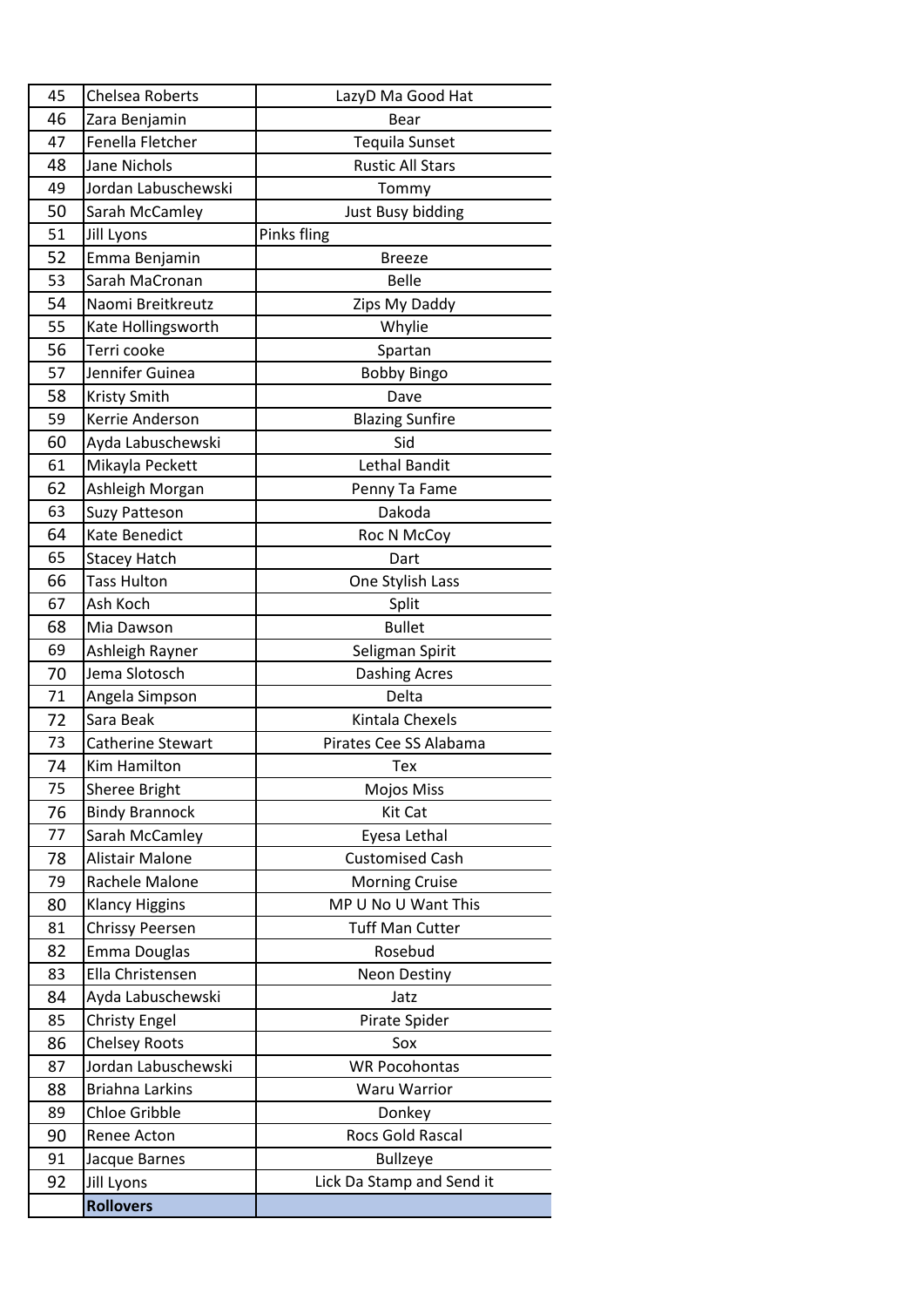| 93             | <b>Ashleigh Rayner</b>  | <b>Tassa Flirtin Sparkles</b>  |
|----------------|-------------------------|--------------------------------|
| 94             | <b>Emi Carlson</b>      | <b>MC</b>                      |
| 95             | <b>Christy Engel</b>    | <b>Pirates Smokin Denius</b>   |
| 96             | Naomi Purcell           | Little Bid O Morn              |
| 97             | <b>Ella Prow</b>        | <b>Morns ABBA Roc</b>          |
| 98             | <b>Maree Prow</b>       | <b>Boonstyle Fame</b>          |
| 99             | <b>Anna Hamilton</b>    | Roc O Denny                    |
| 100            | <b>Emma Douglas</b>     | <b>Dixie</b>                   |
| 101            | <b>Emma Schottelius</b> | <b>Sweet As Sassin</b>         |
| 102            | <b>Ashleigh Rayner</b>  | <b>Clovers Glam Bam</b>        |
| 103            | <b>Ella Prow</b>        | <b>Sheeza Rare Pepto</b>       |
| 104            | <b>Sarah MacCronan</b>  | <b>Dunston</b>                 |
| 105            | <b>Rebecca Story</b>    | DC                             |
| 106            | <b>Rebecca Meek</b>     | <b>Peppy Painted Renegade</b>  |
|                |                         |                                |
|                |                         | <b>FUTURITY</b>                |
| 1              | Jill Lyons              | Lick Da Stamp and Send it      |
| $\overline{2}$ | Emma Schottelius        | Rocn like Celine               |
| 3              | Ashleigh Rayner         | <b>Clovers Glam Bam</b>        |
| 4              | Sara Beak               | Kintala Chexels                |
| 5              | Rebecca Storey          | DC                             |
| 6              | Jan Saunders            | Spin N Rum                     |
| 7              | Ella Prow               | Sheeza Rare Pepto              |
| 8              | Sarah MacCronan         | Dunston                        |
|                |                         |                                |
| 9              | Ashleigh Morgan         | Penny Ta Fame                  |
| 10             | <b>Stacey Hatch</b>     | Dart                           |
| 11             | Kristy Smith            | Dave                           |
| 12             | <b>Klancy Higgins</b>   | Katniss                        |
| 13             | Jill Lyons              | <b>Pinks Fling</b>             |
| 14             | Emma Schottelius        | <b>Sweet As Sassin</b>         |
|                |                         | <b>MATURITY</b>                |
| 1              | Ashleigh Rayner         | <b>Tassas Flirtin Sparkles</b> |
| $\overline{2}$ | Emi Carlson             | <b>MC</b>                      |
| 3              | <b>Christy Engel</b>    | <b>Pirates Smokin Denius</b>   |
| 4              | Naomi Purcell           | Little Bid O Morn              |
| 5              | <b>Tiany Dickfos</b>    | <b>Freckles Gold Touch</b>     |
| 6              | Zara Benjamin           | Bear                           |
| 7              | Emma Benjamin           | Clairs Epic Breeze             |
| 8              | <b>Ella Prow</b>        | Morns ABBA Roc                 |
| 9              | Maree Prow              | <b>Boonstyle Fame</b>          |
| 10             | Jennifer guinea         | Custom Whiskey                 |
| 11             | <b>Tass Hulton</b>      | One Stylish Lass               |
| 12             | Ash Koch                | Split                          |
| 13             | Catherine Stewart       | Pirates Cee SS Alabama         |
| 14             | Sheree Bright           | Mojos Miss                     |
| 15             | Rebecca Meek            |                                |
|                |                         | Peppy Painted Renegade         |
| 16             | Rachele Malone          | <b>Morning Cruise</b>          |
| 17             | Anna Hamilton           | Roc O Denny                    |